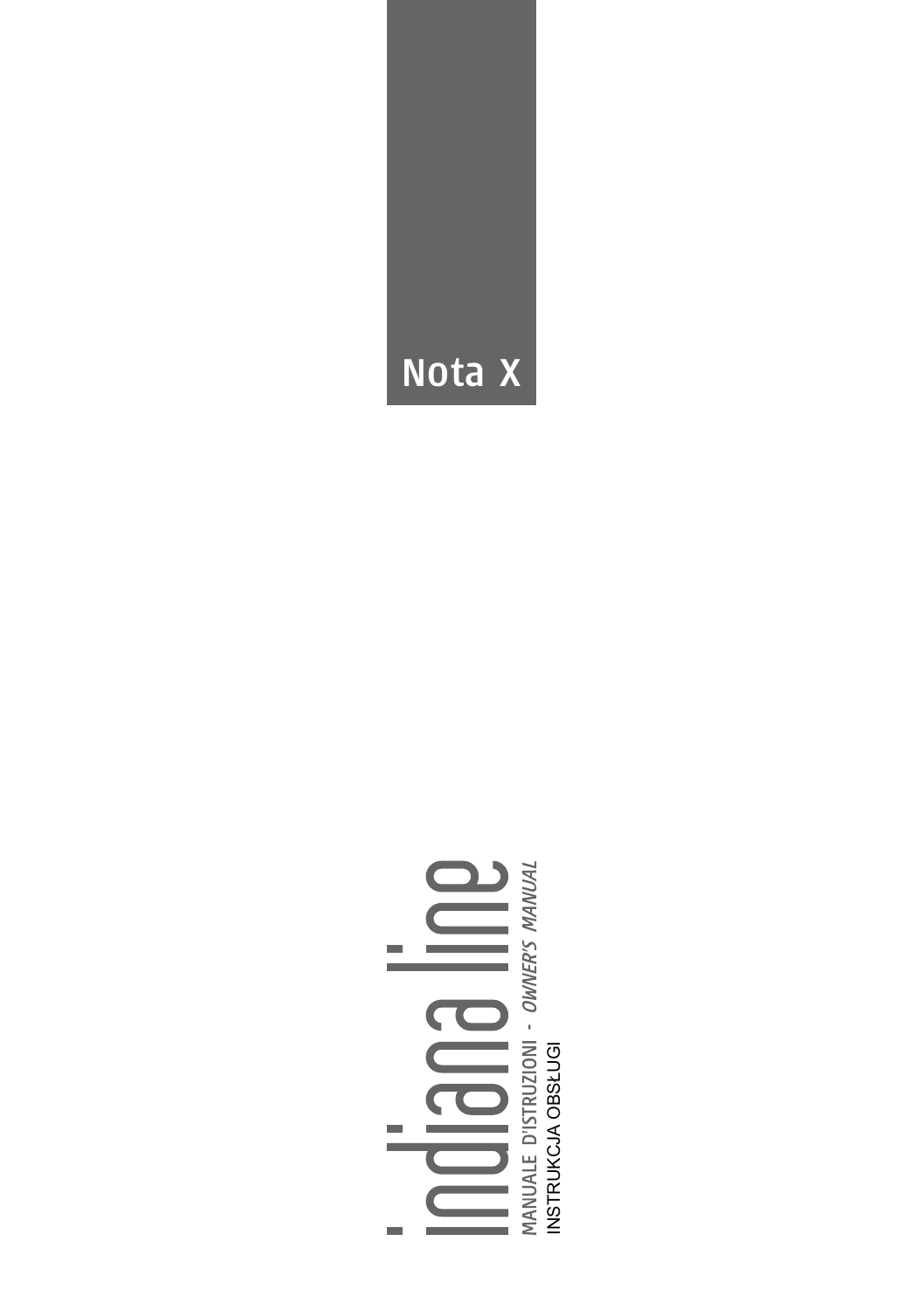## **IMPORTANTE!**

attentamente queste istruzioni prima di installare i diffusori: vi aiuteranno ad ot-tenere le migliori prestazioni.

#### *IMPORTANT!*

*Please read carefully these instructions before setting up your loudspeakers: you will be able to obtain the best performances.*

#### **WAŻNE!**

Przeczytaj uważnie poniższą instrukcję przed skonfigurowaniem głośników. Będziesz mógł uzyskać najlepsze wyniki.



|                                                               |       | <b>NOTA 240 X</b> | <b>NOTA 250 X</b> | <b>NOTA 260 X</b>  |
|---------------------------------------------------------------|-------|-------------------|-------------------|--------------------|
| diffusore acustico / speaker system / system                  |       | 2-way / 2-drożny  | 2-way / 2-drożny  | 2-way / 2-drożny   |
| tipo di carico / enclosure type / obudowa                     |       | bass-reflex       | bass-reflex       | bass-reflex        |
| amplificatore / suggested amplifier / zalecany wzmacniacz [W] |       | $30 \div 60$      | $30 \div 80$      | $30 \div 100$      |
| impedenza / amplifier load impedance / impedancja             | ohm   | $4 \div 8$        | $4 \div 8$        | $4 \div 8$         |
| risposta / frequency response / pasmo przenoszenia            | hertz | $54 \div 22000$   | $48 \div 22000$   | $44 \div 22000$    |
| sensibilità / sensitivity / czułość (12.83 V / 1 m)           | dB    | 89                | 90                | 92                 |
| woofer / woofer / nisko-tonowy (dia / średnica)               | mm    | 107               | 135               | 166                |
| midrange / midrange / średnio-tonowy (dia / średnica)         | mm    |                   |                   |                    |
| cupola tweeter / tweeter dome / wysoko-tonowy (dia/średnica)  | mm    | 26                | 26                | 26                 |
| crossover / crossover frequency / częstotliwość przejścia     | hertz | 3000              | 2800              | 2600               |
| schermatura / shielded loudspeakers / bi-amping               |       | no / brak         | no / brak         | no / brak          |
| dimensioni / dimensions / wymiary                             | mm    | 160 x 1235 x 160  | 175 x 1285 x 1255 | 1205 x 3125 x 1290 |
| peso / weight / waga                                          | Кq    | 112.112           | 3.4               | 5.112              |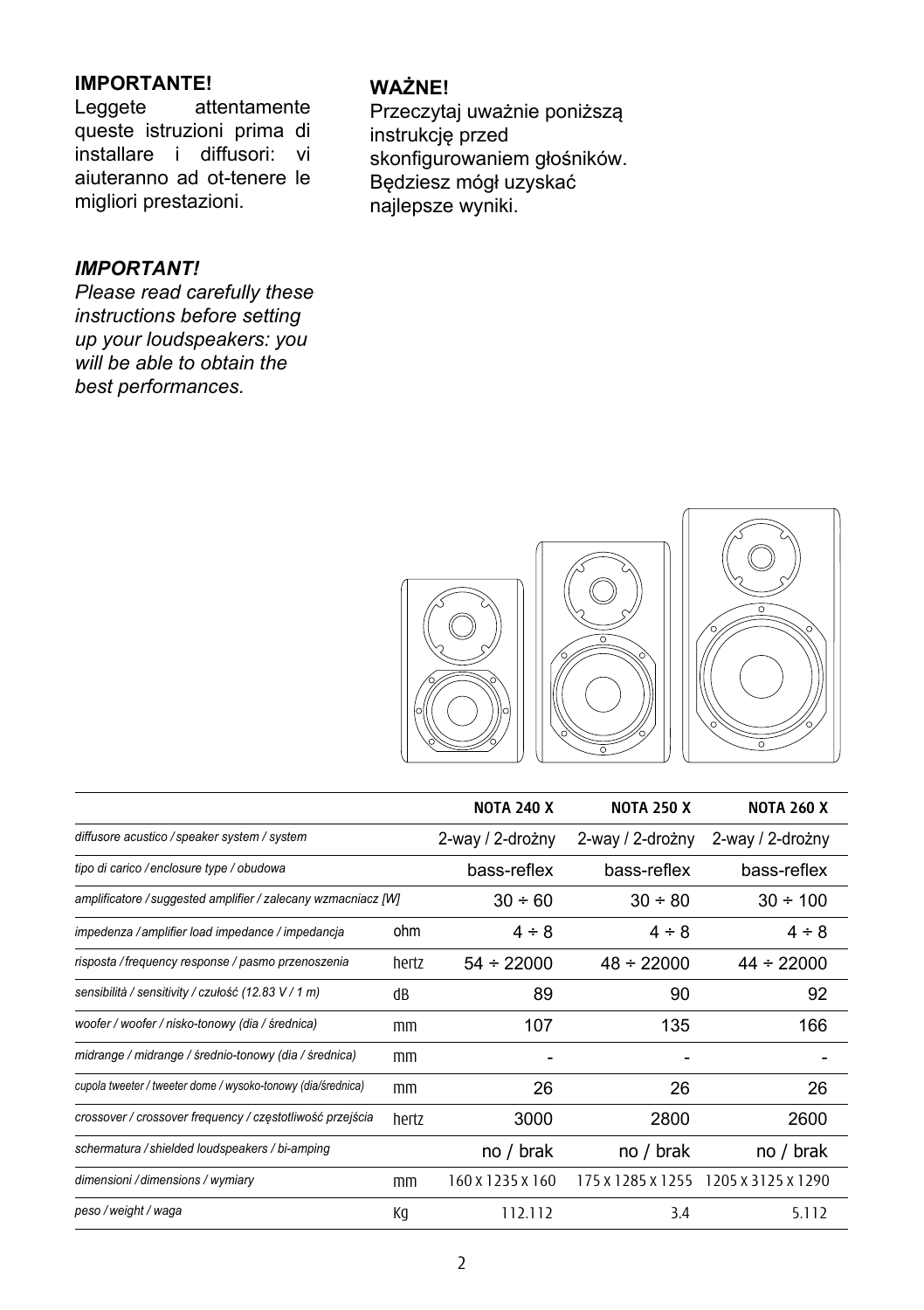

|                                                               |       | <b>NOTA 550 X</b> | <b>NOTA 740 X</b> |
|---------------------------------------------------------------|-------|-------------------|-------------------|
| diffusore acustico / speaker system / system                  |       | 3-way / 3-drożny  | 3-way / 3-drożny  |
| tipo di carico / enclosure type / obudowa                     |       | bass-reflex       | bass-reflex       |
| amplificatore / suggested amplifier / zalecany wzmacniacz [W] |       | $30 \div 130$     | $30 \div 100$     |
| impedenza / impedance / impedancja                            | ohm   | $4 \div 8$        | $4 \div 8$        |
| risposta / frequency response / pasmo przenoszenia            | hertz | $38 \div 22000$   | $60 \div 22000$   |
| sensibilità / sensitivity / czułość (12.83 V / 1 m)           | dВ    | 91                | 92                |
| woofer / woofer / nisko-tonowy (dia / średnica)               | mm    | 135               | $2 \times 107$    |
| midrange / midrange / średnio-tonowy (dia / średnica)         | mm    | 135               |                   |
| cupola tweeter / tweeter / wysoko-tonowy (dia / średnica)     | mm    | 26                | 26                |
| crossover / crossover frequency / częstotliwość przejścia     | hertz | 250 / 2800        | 2600              |
| schermatura / shielded loudspeakers / bi-amping               |       | no / brak         | yes / tak         |
| dimensioni / dimensions / wymiary                             | mm    | 175 x 880 x 275   | 400 x 130 x 235   |
| peso / weight / waga                                          | Кg    | 11.4              | 4.6               |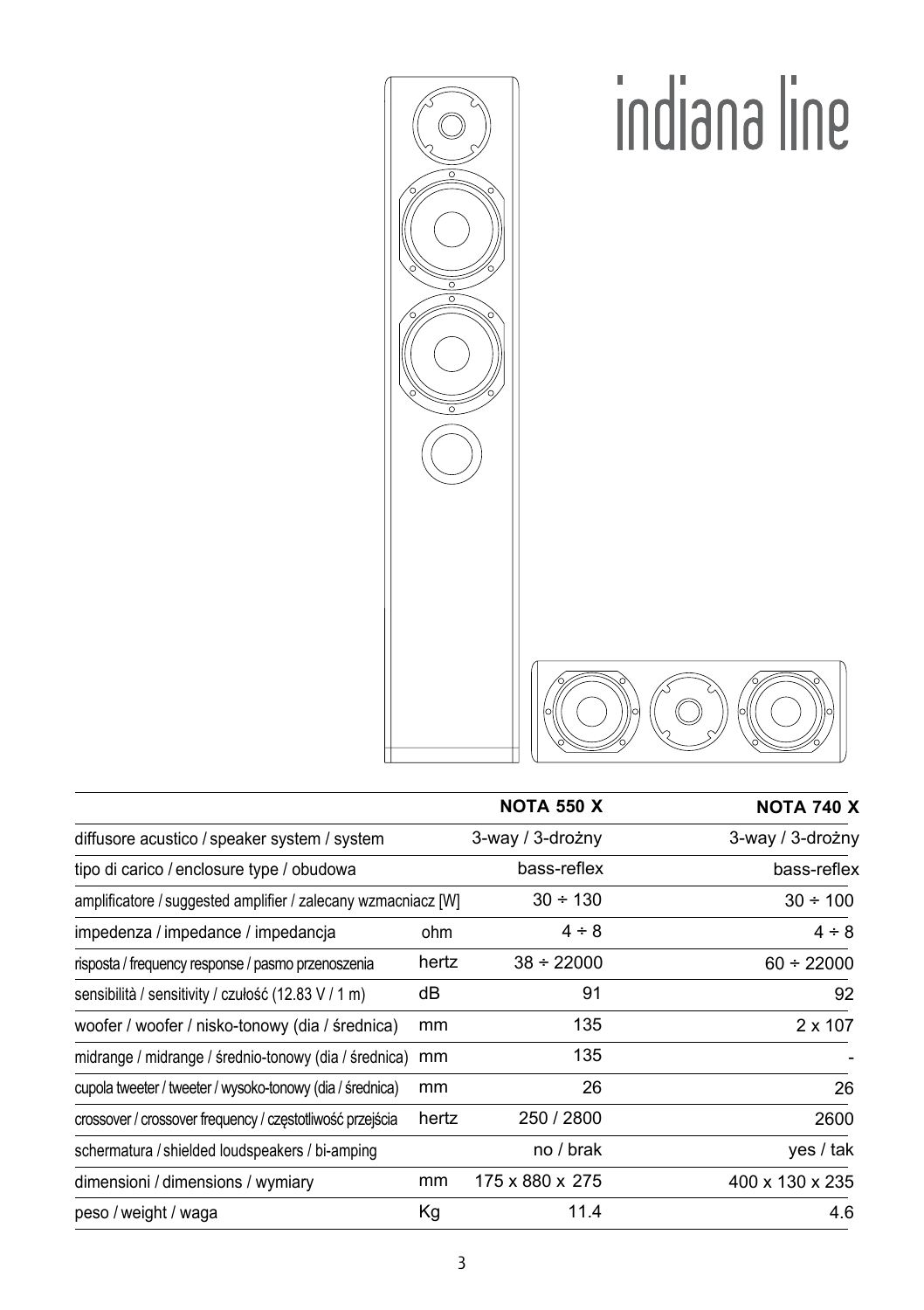I diffusori acustici Indiana Line sono stati svi-luppati per garantire le prestazioni necessarie a soddisfare le esigenze di fedeltà, dinamica e tenuta in potenza richieste anche dalle più recenti tecniche di registrazione.

Questi diffusori, abbinati ad un impianto ste-reo od un sistema Home Cinema, permettono di ricreare nell'ambiente d'ascolto le coinvol-genti emozioni di un concerto live o l'atmosfe-ra della colonna sonora di un film.

In un sistema stereo è bene che la distanza tra i due diffusori non sia inferiore ad un paio di metri. Il punto d'ascolto ideale è posto al cen-tro dei due diffusori, ad una distanza pari a quella tra le due casse.

*The Indiana Line loudspeakers are been devel-oped to warrant high performances as to meet the musical quality precision, dynamic range and power handling capability required by the most advanced recording techniques.*

*These speakers, matched with a hi-fi stereo or Home Cinema system, allow to recreate in your listening room the enrapturing emotion of a live concert or the atmosphere of a movie sound track.*

*The right distance between the two speakers have to be not closer than a couple of meters. The ideal listening area is at the centre of the speaker systems, at an equal distance from the boxes.*

*Głośniki Indiana Line zostały opracowane w celu zagwarantowania najwyższej jakości brzmienia, aby sprostać muzycznej precyzji, dynamicznemu zakresowi i możliwościom przenoszenia mocy wymaganym przez najbardziej zaawansowane techniki nagrywania.*

*Głośniki te, w połączeniu ze sprzętem stereo Hi-Fi lub zestawem kina domowego, pozwalają odtworzyć w Twoim pokoju odsłuchowym porywające emocje z koncertu na żywo lub atmosferę ścieżki dźwiękowej filmu.*

*Właściwa odległość między dwoma głośnikami nie może być mniejsza niż kilka metrów. Idealny obszar odsłuchu znajduje się na środku systemów głośnikowych, w równej odległości od głośników.*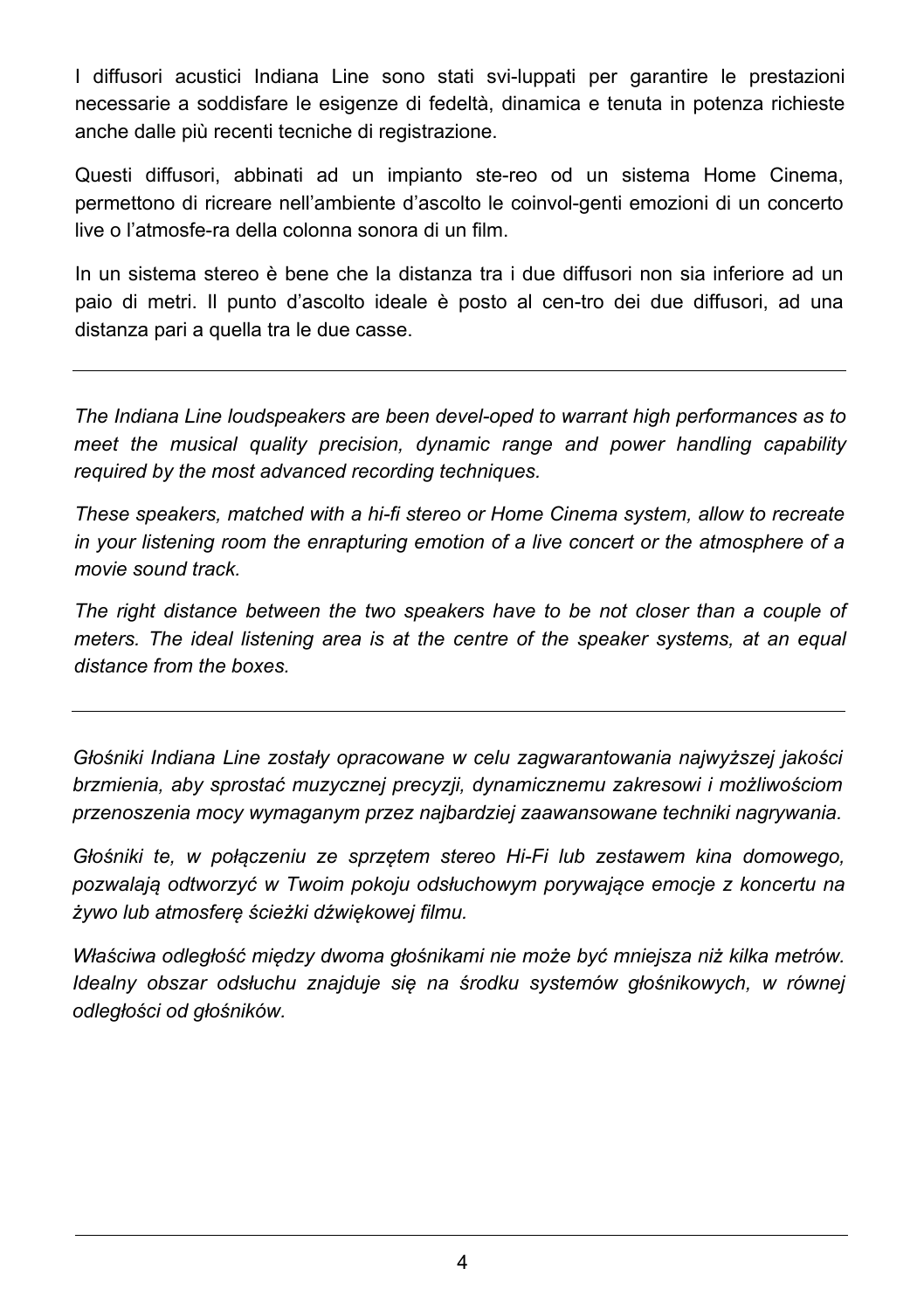

Sistema hi-fi stereo (2.0 canali) \_ Hi-Fi stereo system (2.0 channels) System stereo (2.0)



Sistema home cinema (5.1 canali) \_ Home cinema system (5.1 channels) System kina domowego (5.1)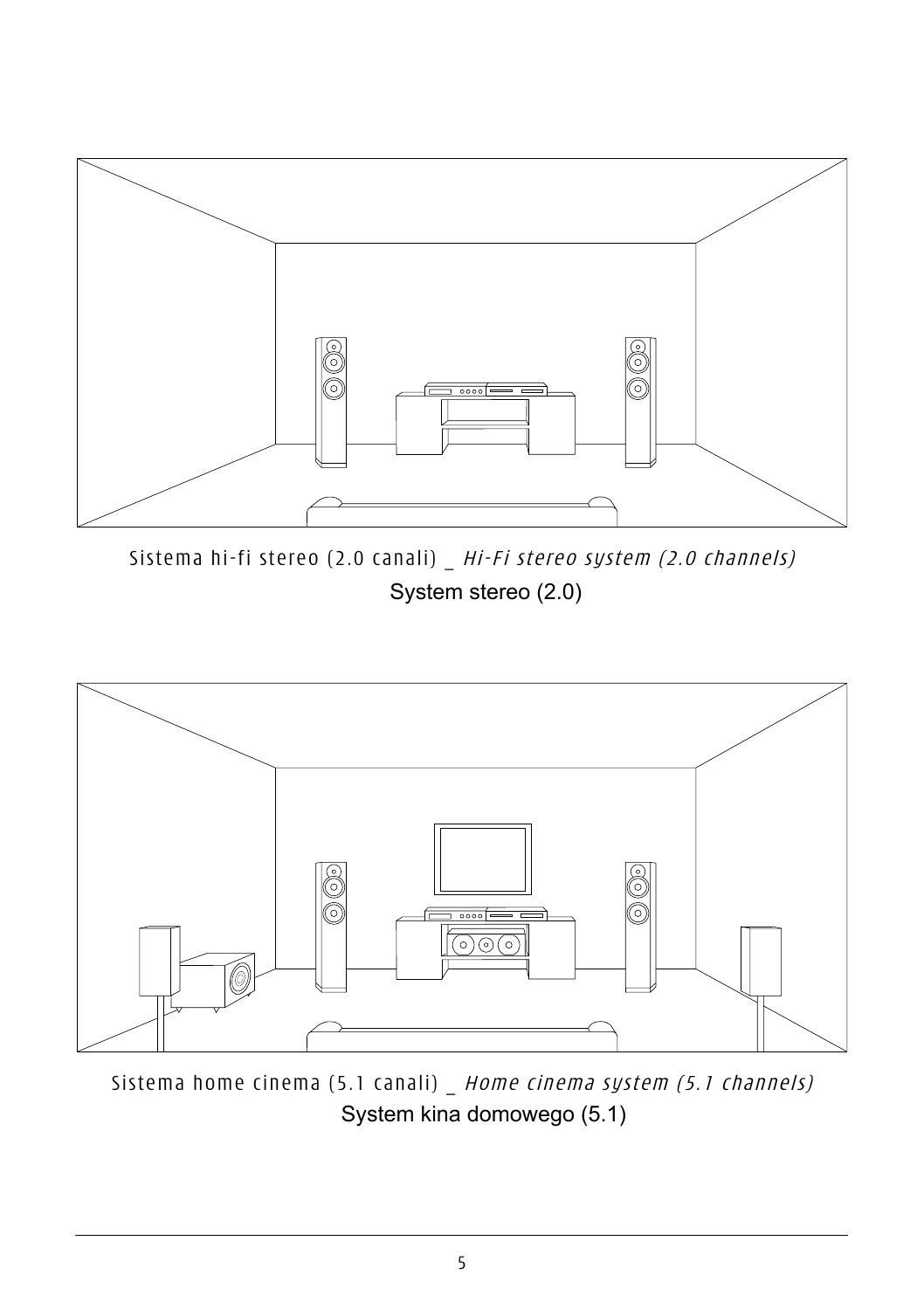#### **POSIZIONAMENTO**

Evitate di collocare i diffusori vicino a fonti di calore, in zone esposte a polvere o umidità.

Nel posizionare i diffusori, tenete presente che le caratteristiche acustiche del locale giocano un ruolo importante nella riproduzione del suono:

- un ambiente con pochi mobili e/o grandi superfici vetrate incrementa le alte frequenze;
- un ambiente con molti mobili e/o tappeti/tendaggi assorbe le alte frequenze;
- posizionando i diffusori vicino ad una parete o un angolo si rinforzano le basse frequenze;
- posizionando i diffusori all'interno di nicchie si potrebbe alterare la risposta in frequenza;

se ciò non può essere evitato, posizionate la parte anteriore dei box fuori dalla nicchia.

#### **POSITIONING**

Do not place the speakers near to heat sources and away from dust or moisture.

Positioning speakers, please remember that the acoustical characteristics of the room play an important role in the sound quality:

- a room with not much furniture and/or with large windows increases the high frequencies;
- a room with a lot of furniture and/or carpets and curtains decreases the high frequencies;
- placing the speakers close to a wall or a corner the level of low frequencies is increased;
- placing the speakers in a recess the frequency response can be changed;

if this location cannot be avoid, put the front panels of the speakers outside the recess.

#### **POZYCJONOWANIE**

Nie umieszczaj głośników w pobliżu źródeł ciepła, takich jak grzejniki, kaloryfery, piecyki itp., oraz trzymaj je z dala od kurzu i wilgoci.

*Ustawiając głośniki pamiętaj, że właściwości akustyczne pomieszczenia odgrywają ważną rolę w jakości dźwięku:*

- *• pokój z niewielką ilością mebli i/lub z dużymi oknami wzmacnia wysokie tony;*
- *• pokój z dużą ilością mebli i/lub dywanów i zasłon osłabia wysokie tony;*
- *• umieszczenie głośników blisko ściany lub w rogu pomieszczenia, zwiększa poziom niskich tonów;*
- *• umieszczenie głośników we wnęce, może zmienić pasmo przenoszenia.*

*Zalecamy nałożenie pod spód głośnika dołączonych do głośników podkładek samoprzylepnych.*

#### **PIEDINI IN GOMMA**

Suggeriamo di applicare sul fondo del box i gommini adesivi in dotazione.

#### *RUBBER FEET*

*We suggest to apply on the bottom of the box the supplied adhesive pads.*

#### *GUMOWE PODKŁADKI*

*Zalecamy zamontowanie pod spodem głośnika dołączonych podkładek samoprzylepnych.*

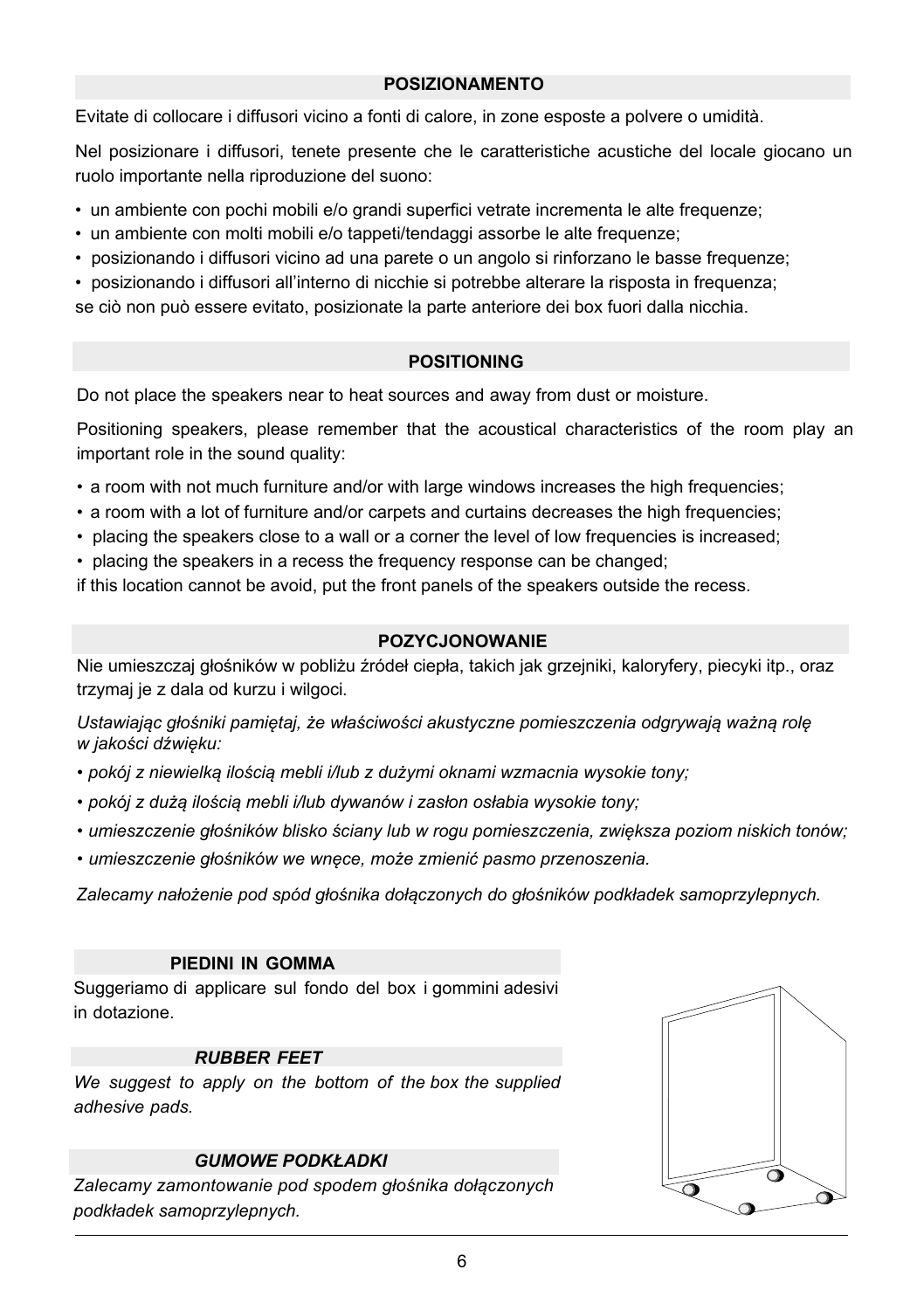#### **COLLEGAMENTO LINKING**

E' bene che tutti i collegamenti siano fatti con l'amplificatore spento.

Verificate che l'impedenza di carico non sia inferiore a quella accettata dall'amplificatore.

Collegate i diffusori all'amplificatore con cavo di buona qualità, di sezione proporzionata alla lunghezza: 1,5 millimetri quadri sino a tre metri; 2,5 millimetri per lunghezze superiori.

All connections should be made with the amplifier switched off.

Check that the load impedance is not lower than the amplifier can accept.

Link the speakers by using good quality cables; the cable cross section have to be proportionate to the length: 1,5 square millimeters up to three metres; 2,5 millimeters for greater lengths.

#### *PODŁĄCZANIE*

*Wszystkie podłączenia powinny być wykonywane przy wyłączonym amplitunerze. Sprawdź czy impedancja obciążenia nie jest niższa niż obsługiwana przez amplituner.*

*Podłącz głośniki stosując przewody wysokiej jakości; przekrój kabla musi być proporcjonalny do długości: 1,5 milimetra kwadratowego do trzech metrów; 2,5 milimetra dla większych długości.*



Rispettate le polarità: eventuali errori di fase (inversione di polarità) possono ridurre le prestazioni del sistema audio. Abitualmente il co-lore rosso e/o il segno "+" indicano il positivo, il colore nero e/o il segno "-" indicano il negativo.

Keep the polarities: in the event of wrong phase (opposite polarity) the performances of the au-dio system can be reduced. Usually the positive is marked with the red color and/or the "+" sign, the negative with the black and/or the "-" sign.

*Zwróć uwagę na polaryzację: w przypadku niewłaściwej fazy (przeciwna biegunowość) wydajność systemu audio może zostać zmniejszona. Zwykle dodatni jest oznaczony kolorem czerwonym i / lub znakiem "+", ujemny czarnym i / lub znakiem "-".*



Verificate che nessun filo metta in cortocircuito le uscite degli altoparlanti. Controllate che i morsetti dei diffusori siano ben serrati.

Ensure that no stray strands of wire are shorting speaker outputs together. Check that the loudspeaker terminals are tight.

*Upewnij się, czy żadna żyłka przewodu nie zwiera razem wyjść głośnikowych. Sprawdź, czy zaciski głośników są dokręcone.*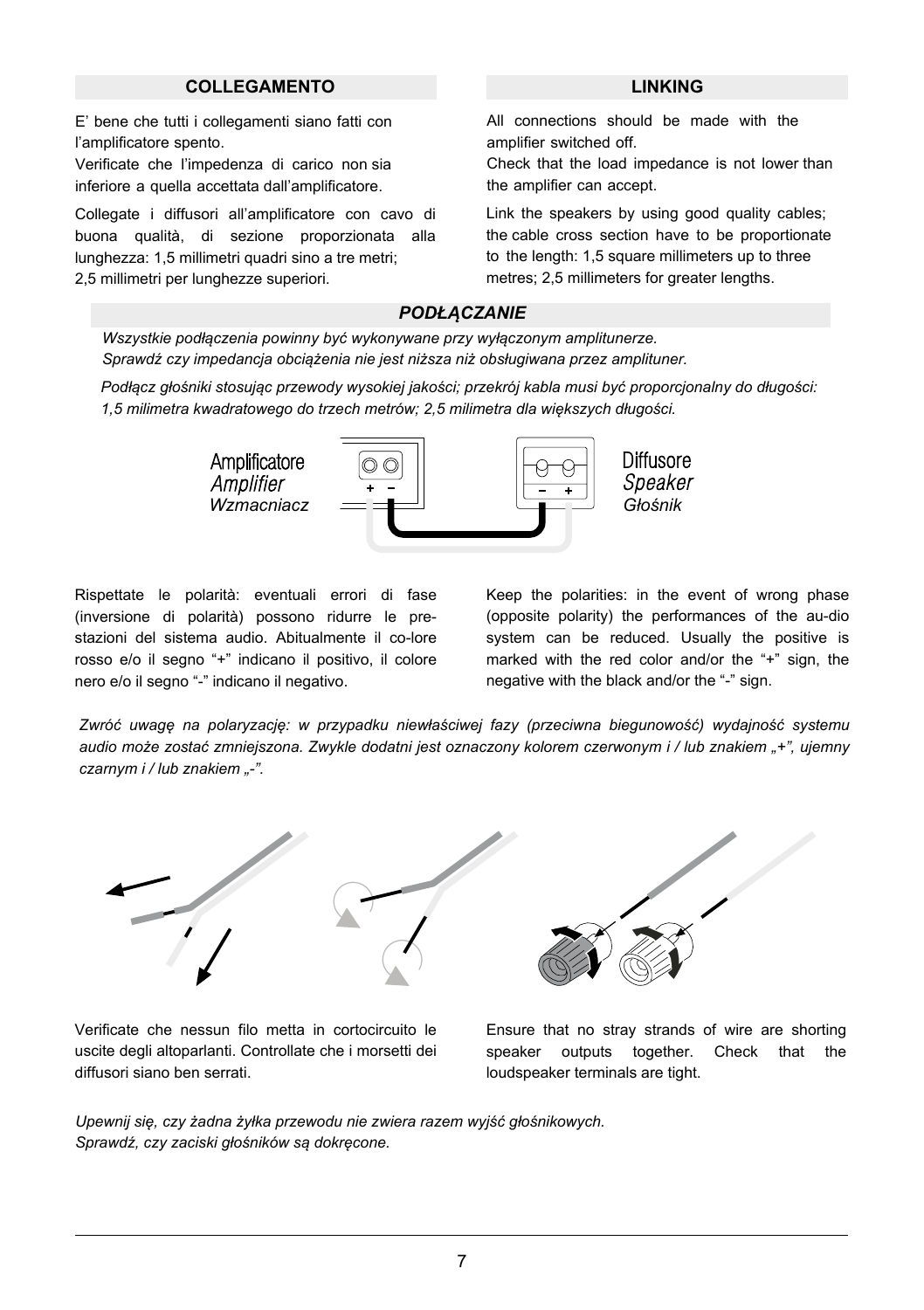#### **MESSA A PUNTO FINE TUNING**

Prima di effettuare la messa a punto del siste-ma, controllate nuovamente tutti i collegamenti e le polarità.

Fate riferimento al manuale di istruzioni del vo-stro amplificatore per regolare i livelli dei diffu-sori e/o per eventuali ulteriori controlli.

Spostate i diffusori all'interno della stanza per individuare la posizione che fornisce le migliori prestazioni, anche piccoli cambiamenti possono fornire grandi differenze acustiche. Inoltre, provate a ruotare i diffusori per indivi-duare la posizione che offre la migliore acustica.

Il suono di tutti i diffusori migliora con il tempo: le prestazioni ottimali si ottengono solo dopo alcune decine di ore di ascolto.

Before fine tuning, please check that all the connections are correct and the polarities too. Follow the instruction manual of your ampli-fier to adiust the speaker levels and/or fur-ther controls.

To locate the position supplying the best performances, try to move the speakers inside your listening room, even small differences can supply important acoustical changes. As well, try to rotate the speakers to find the right acoustical position.

Sound of all loudspeakers improves with the time: the better performances can be matched just after several hours of listening.

#### *STROJENIE*

*Przed rozpoczęciem strojenia sprawdź, czy wszystkie połączenia i polaryzacje są wykonane prawidłowo. Postępuj zgodnie z instrukcją obsługi wzmacniacza, aby wyregulować poziomy głośników i / lub inne elementy sterujące.*

*Aby znaleźć pozycję zapewniającą najlepszą wydajność, spróbuj przenieść głośniki w różne miejsca swojego pokoju odsłuchowego. Nawet niewielkie różnice mogą zapewnić poważne zmiany akustyczne. Spróbuj także obrócić głośniki, aby znaleźć właściwą pozycję akustyczną.*

*Z czasem dźwięk wszystkich głośników poprawia się: lepsze brzmienie można odczuć już po kilku godzinach słuchania.*



Individuate il miglior suono spostando i diffusori *Eind the right sound moving the speakers Znajdź najbardziej odpowiednie dla Ciebie brzmienie, przestawiając głośniki.*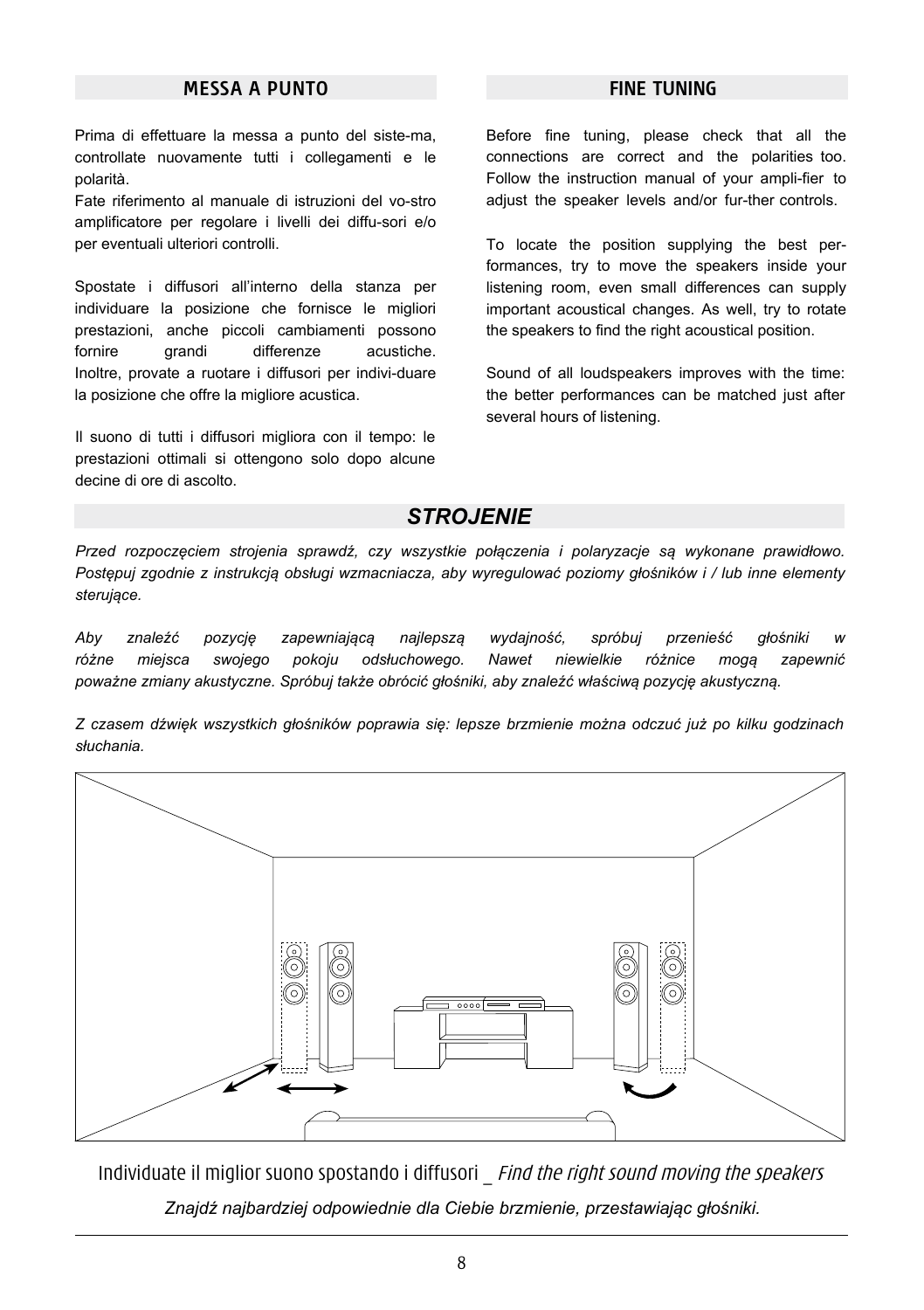#### **TAMPONE IN SPUGNA FOAM PLUG**

Per interfacciare correttamente il suono di Nota 12 1240, 1250, 1260 e 740 con l'acustica della stanza, è possibile cambiare il livello delle bas-se frequenze inserendo il tampone in spugna in dotazione nel condotto reflex: abitualmente quando il diffusore è collocato in una nicchia.

*To rightly match the sound of Nota 1240, 1250, 1260 and 740 with the acoustics of your room, it is possible to change the bass frequencies level, simply fitting the supplied foam plug into the reflex vent: usually when the speaker is placed inside a recess.*

## *ZATYCZKA PIANKOWA*

*Aby odpowiednio dopasować dźwięk do akustyki pomieszczenia, można zmienić poziom częstotliwości niskich tonów, dopasowując dostarczoną piankową zatyczkę do otworu wentylacyjnego: zwykle, gdy głośnik jest umieszczony we wnęce.*



#### **SUGGERIMENTI**

**Conservate** questo manuale: potrà servire in futuro. Il mancato rispetto dei requisiti del presente manuale **invalida la garanzia**.

Vi consigliamo di conservare l'imballo originale per un utilizzo futuro: i danni di trasporto a cau-sa di imballaggio non corretto non sono coperti da garanzia, anche in caso di assistenza.

I diffusori sono provvisti di griglia frontale per proteggere gli altoparlanti. E' possibile l'uso senza la griglia, ma raccomandiamo questa protezione per evitare danni accidentali ai com-ponenti. Non toccate gli altoparlanti perché si possono danneggiare.

Per pulire, utilizzate un panno asciutto e morbido. Non utilizzate detergenti liquidi o spray.

#### **SUGGESTIONS**

*Keep this manual for future reference. Failure to comply with the requirements of this manual will void the warranty.*

*We suggest you to retain the original pack-ing for future use: the freight damages due to incorrect packaging shall not be covered by the warranty, in the event of servicing too.*

*The loudspeakers are equipped with a front grille to protect drivers. It is possible to use them without this grille, but we recommend this protection to prevent accidental damage to the drivers. Do not touch the speakers as damage may easily result.*

*Use a soft dry cloth to clean the speakers. Do not use liquid or aerosol cleaners.*

### *DODATKOWE WSKAZÓWKI*

*Zachowaj tę instrukcję na przyszłość. Nieprzestrzeganie jej wymagań może spowodować utratę gwarancji.*

*Sugerujemy zachowanie oryginalnego opakowania gdyż może przydać się w przyszłości: szkody powstałe w wyniku transportu w niewłaściwym opakowaniu nie będą objęte gwarancją, również w przypadku serwisowania.*

*Kolumny wyposażone są w maskownicę chroniącą głośniki. Można ich używać bez maskownicy, ale zalecamy jej założenie, aby zapobiec przypadkowemu uszkodzeniu głośników. Nie dotykaj głośników, ponieważ może to spowodować wgniecenie kopułki i/lub uszkodzenie.*

*Do czyszczenia głośników używaj miękkiej suchej ściereczki. Nie korzystaj ze środków czyszczących w postaci płynu czy aerozolu.*